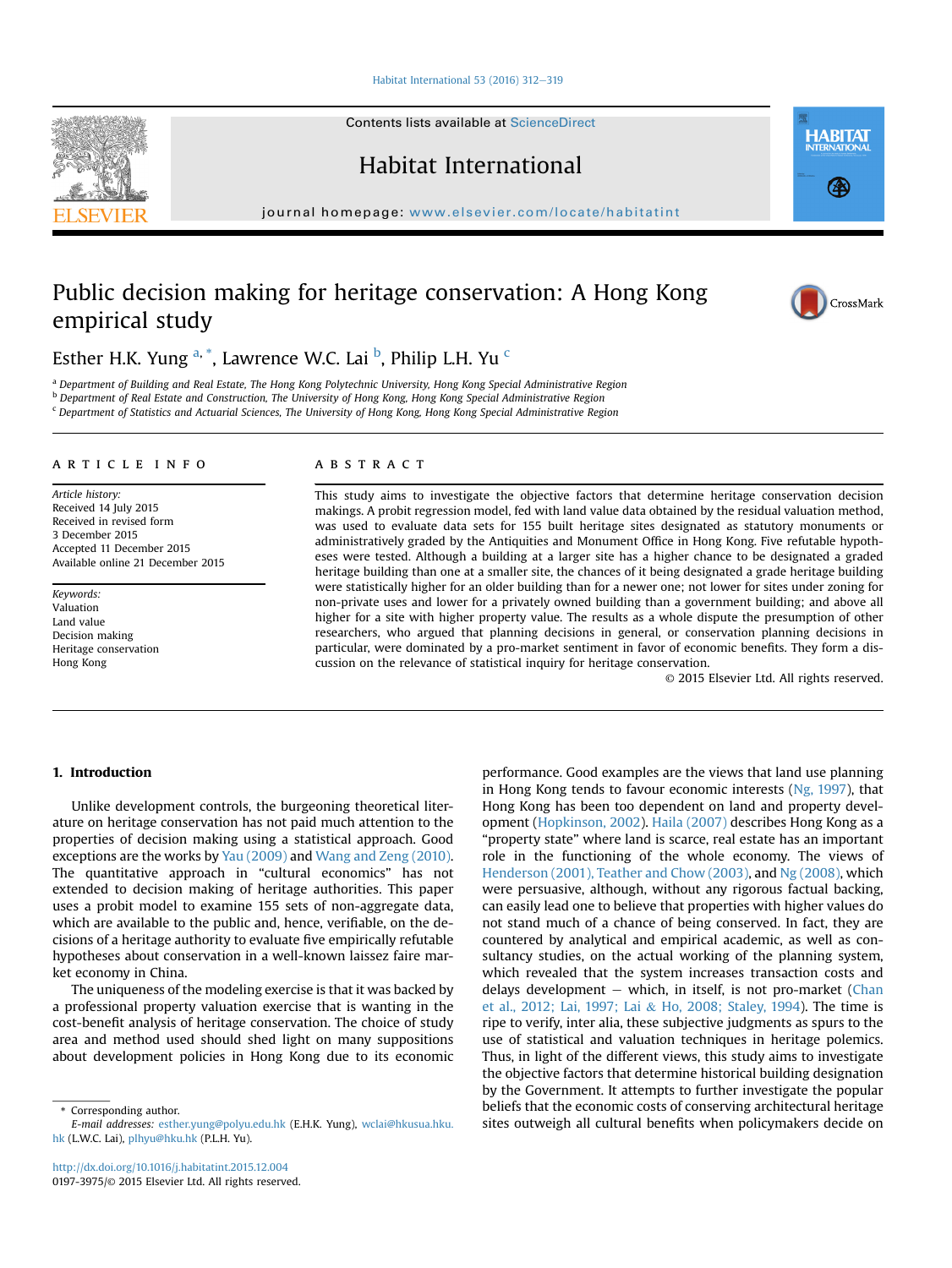conservation funding allocation.

#### 2. Heritage research context

It is not intended to generate consensus among various international preservation organisations in different countries over what is worth preserving (ICOMOS, 1987, 1994; UNESCO, 2009). Some heritage theorists have argued that built heritage tends to be preserved mainly for economic purposes rather than for its own cultural merits (Jokilehto, 1999; McKercher & du Cros, 2002; McKercher, Ho, & du Cros, 2004). Yet, others hold that heritage buildings contain non-economic values, particularly, cultural and social values including collective memory (Assmann, 1995), sense of place (Stubbs, 2004) and cultural identity (Lowenthal  $&$  Binney, 1981).

Statutory historic building preservation sits uneasily with the capitalist imperative (Larkham, 1996, p.3) and the demand for redevelopment. The balance between conservation and redevelopment has not been easy to achieve (Delafons, 1997; Hunter, 1996), and research on conservation in developing countries has focused on high development pressures, rapid population growth, and a low priority placed on cultural heritage (Binh, 1998; Engelhardt, 1998; Kong & Yeoh, 1994; Sangachhe, 1998; Steinberg, 1996). More advanced cities like Hong Kong also share some of these problems, especially because of its limited space and soaring property values.

It is not hard to understand the logic of many (Delafons, 1997; Hunter, 1996) that the development potential of a plot of land can conflict with its cultural legacy. As soon as the government claims a piece of property as "heritage,"the redevelopment rights of its owners are subject to constraints (Lichfield, 1988). Some argue that heritage designation causes economic harm to property owners and others with an economic interest in the property concerned, and such interests may conflict with the values the designated heritage may project. However, other heritage researchers held that historic building conservation does not necessarily conflict with urban development (English Heritage, 1999; Kearns & Philo, 1993, While, 2006). They argued that heritage conservation and urban economic development can coexist and synergistically support each other (Amit-Cohen; 2005; Antoniou, 1984). Heritage is increasingly used as a cultural, social, and political resource and as a way to legitimize government and governing ideologies (Throsby, 2001; Tunbridge & Ashworth, 1996).This view is acceptable to the economists only if there are innovations that can promote both heritage conservation and economic use of the heritage sites (Lai  $\&$ Lorne, 2006).

Is privately-owned built heritage harder to conserve than public-owned one? Typically, the former is considered economically driven and dependent on the property market, while the latter is more affected by political and social concerns. Both are invariably constrained in their uses. Therefore, no conclusive statement was made in the past debate over whether privately-owned historic buildings face more or fewer challenges in their conservation efforts than publicly-owned buildings.

With a view to shed light on the diverse views and unknowns mentioned above, this case study empirically analyzes the designation of historic buildings using the statistical technique of probit regression to find out if in Hong Kong official conservation decisions were driven by market or non-market concerns and whether land values did matter that much. It has a focus on land value, which is determined by the terms of the government land lease as modified by statutory zoning. Building age, site area, land

tenure are also important variables. The case study area is Hong Kong, which is subject to high development pressures on its infrastructure and suffers from a limited supply of land. By identifying the actual criteria used by the Antiquities and Monument Office (AMO) for the declaration of monuments in Hong Kong, this paper should contribute to better conservation research by putting it on a solid quantitative basis not found in any previous literature and scrutinizes the cliche about the preference of the Hong Kong Government for growth.

#### 3. Urban development and land use planning context

Most of Hong Kong's property developments are concentrated in less than 15% of the territory, and this, combined with Hong Kong's fast population and GDP growth and the prosperity of many in China, have pushed up land prices. A dearth of developable land provided the incentive for a high-rise and high density built environment in which many pre-war buildings in the urban areas were redeveloped to maximise the plot ratios under the government provisions. The government controls the supply of land and for development and redevelopment. And it is well known that a lion share of her its annual fiscal income comes from land premiums.

There are several institutional land use features operating in Hong Kong that invariably affect the development potential of land and land value of a site. First, Hong Kong has a contractual planning system based on its leasehold system, which hasbeen in place since 1841 (Lai, 1998, 2005, 2010). The government auctions off land rights to private individuals on a lot-by-lot basis. The land purchaser is allowed to develop the land in accordance with prespecified (i.e., planned) development conditions that defines uses, building heights, development intensity, design and disposition, and other conditions on individual lots. While the older land leases have fewer development restrictions, the modern ones tend to be very restrictive and are designed according to administrative development plans to ensure that each development complies with modern planning standards.

Second, super-imposed on this contractual planning system is an obligatory statutory zoning that can remove some, if not all, redevelopment rights based on the land lease or require the permission of the Town Planning Board (TPB) to exercise the existing rights. This statutory zoning tends to reduce the valuation of the land.

Third, the government normally will not "resume" (i.e., take) private ownership of properties or licences without cash compensation or if it is not broadly understood to be in the public interest. This means that conserving private built heritage by way of government land resumption entails a high level of government expenditure to compensate affected owners for their loss of development potential. This could impede the declaration of monuments (Chu & Uebergang, 2002; Conservancy Association, 2003).

#### 4. Conservation of built heritage in a property state

Economic growth and property development were represented by researchers to be the dominant ideologies in Hong Kong since the British colonial period from 1841(Hopkinson, 2002; Lau & Kuan, 1988; Lu, 2009). Heritage conservation was advocated to Hong Kong in the mid1970's and the government enacted the Antiquities and Monuments Ordinance in 1976.The government policies of 1998 and, 1999 advocated more positive action on conservation